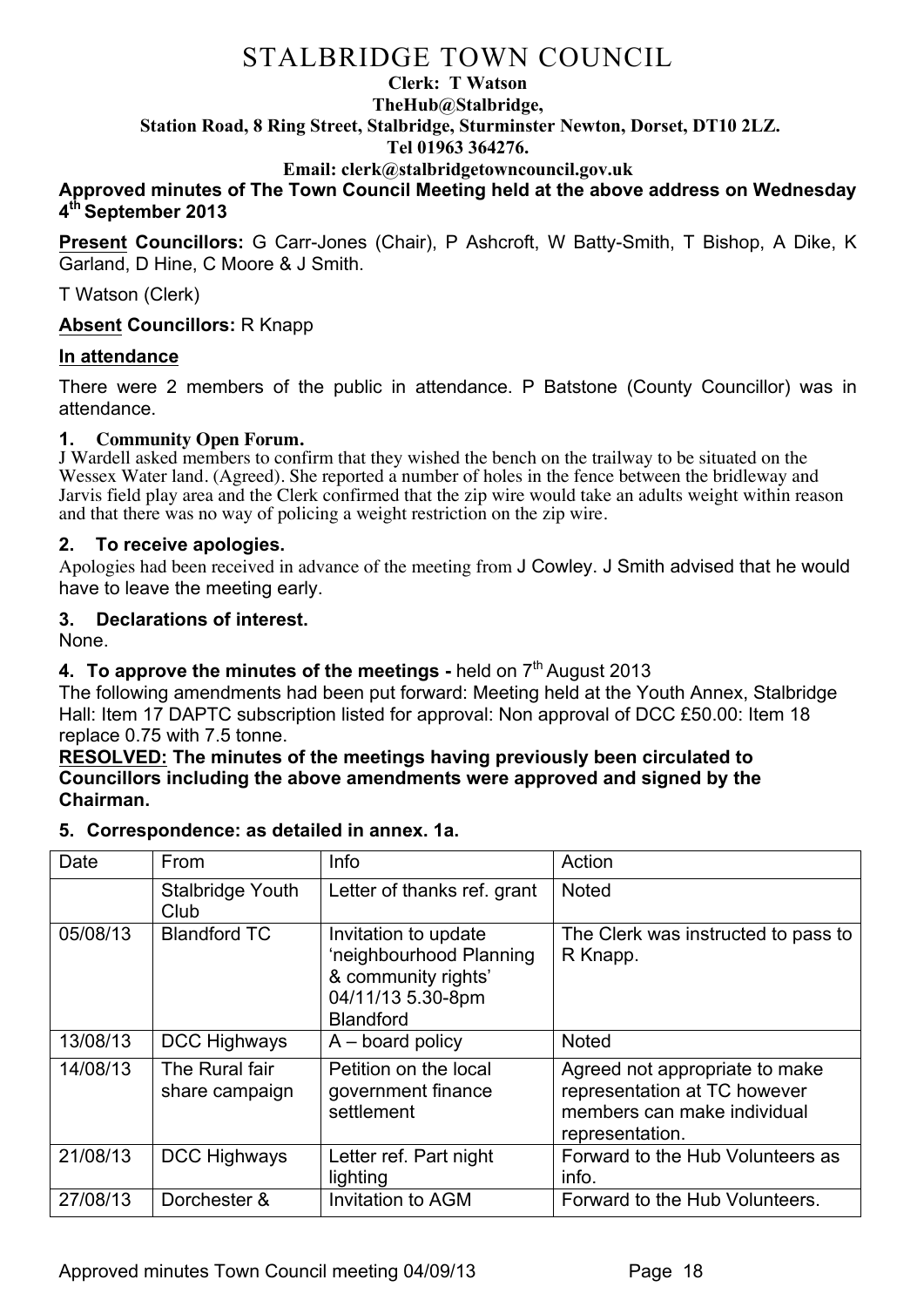**Clerk: T Watson TheHub@Stalbridge, Station Road, 8 Ring Street, Stalbridge, Sturminster Newton, Dorset, DT10 2LZ. Tel 01963 364276.** 

#### **Email: clerk@stalbridgetowncouncil.gov.uk**

|          | Sherborne CAB   | 26/09/13 6pm Sherborne                                           |                                                                                                                                                                                                                               |
|----------|-----------------|------------------------------------------------------------------|-------------------------------------------------------------------------------------------------------------------------------------------------------------------------------------------------------------------------------|
| 02/09/13 | Dorset Advocacy | Invitation to AGM<br>25/09/13<br>11-1pm Dorchester               | Forward to the Hub Volunteers.                                                                                                                                                                                                |
| 03/09/13 | <b>NALC</b>     | <b>Quality Council scheme</b><br>review                          | <b>Noted</b>                                                                                                                                                                                                                  |
| 04/09/13 | <b>DCC</b>      | <b>Health Scrutiny</b><br>committee briefing note                | <b>Noted</b>                                                                                                                                                                                                                  |
|          | Fiona Payne     | Letter ref The Ring and<br><b>High Street hanging</b><br>baskets | Clerk instructed to reply and advise<br>the current maintenance<br>arrangement for the ring in the<br>absence of a volunteer and that<br>hanging baskets on private<br>property on the High Street are not<br>the TC's remit. |

## **6. To present the logo for TheHub@Stalbridge.**

G- Carr Jones presented the logo. The Clerk was instructed to write to Victoria McManus to thank her for all her hard work.

#### **RESOLVED: It was proposed and agreed that the logo with the single cross be used.**

### **7. To receive a report on the opening events for TheHub@Stalbridge.**

K Garland advised that the civic reception will be from 12 noon to 2pm on Friday the 20**th**  followed by the public open day on Sat  $21<sup>st</sup>$  from 12noon to 4pm. Members were advised of the programme for the civic event and the arrangements and exhibitors for the open day.

#### **8. To approve the September 2013 issue of the quarterly newsletter.**

**RESOLVED: There was general agreement to approve the content and D Hine agreed to proof read prior to going to print.**

#### **9. To commence the project to create a joint neighbourhood plan with Marnhull PC and adopt a Sub-committee in accordance with this. R Knapp**

Defered as R Knapp was not present at the meeting.

#### **10.To receive members wish list for 14/15 precept.**

Members were keen to increase the TC's admin hours and were mindful of funds required for building and grounds maintenance. Required funds to keep the car park free at point of use and for the skate park, Trailway and Playing Fields pavilion refurbishment. It was felt that the general grant fund should be increased.

G Carr-Jones left the meeting due to illness.

The Clerk left the meeting.

#### **11.To receive members comments for the Clerks appraisal.**

Members comments were received and notes taken by K Garland.

The Clerk returned to the meeting.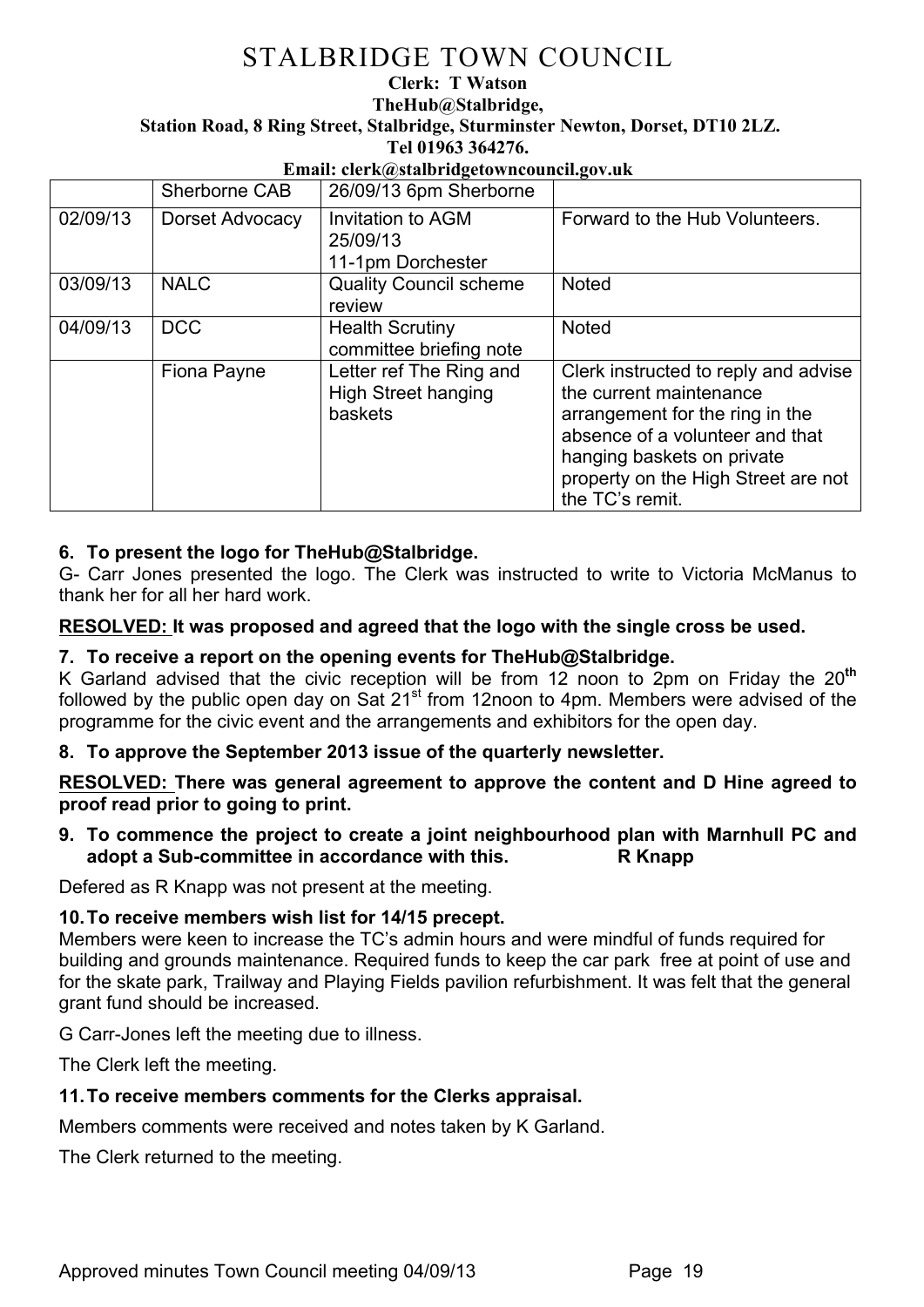#### **Clerk: T Watson**

## **TheHub@Stalbridge,**

**Station Road, 8 Ring Street, Stalbridge, Sturminster Newton, Dorset, DT10 2LZ.**

**Tel 01963 364276.** 

#### **Email: clerk@stalbridgetowncouncil.gov.uk**

#### **12.Finance.**

## **a. To approve the accounts as presented in annex 1b. For payment.**

| ВT                                | Line 364273                                                                       | £90.80     |
|-----------------------------------|-----------------------------------------------------------------------------------|------------|
| Stalbridge Hall MC                | Table & chair hire                                                                | £10.00     |
| Stalbridge Hall MC                | Hall hire 10/04-07/08                                                             | £120.00    |
| John Fieldhouse design & print    | Hub opening civic invites                                                         | £18.00     |
| <b>Vining Bros</b>                | Final payment less 2% retention                                                   | £22,670.88 |
| Custom security services          | Intruder alarm Hub less 83316                                                     | £684.00    |
| Custom security services          | Fire alarm Hub less 83326                                                         | £2,688.00  |
| <b>Bartletts Carpets</b>          | Flooring hub                                                                      | £2,841.23  |
| Somercourt office furniture       | <b>Tables</b>                                                                     | £2,962.80  |
| <b>Blandford office furniture</b> | Chairs x 12                                                                       | £417.60    |
| Amberlea Blinds                   | Hub blinds                                                                        | £998.00    |
| D Stubbings                       | In lieu of payment to Axminster tool centre for materials for<br>hand bier refurb | £20.84     |
|                                   | In lieu of payment to Stalbridge building for materials to stain                  |            |
| Something Sporty (GCJ)            | hub fence                                                                         | £23.27     |
| Cutting edge technologies         | Extend 2 x BT lines                                                               | £103.32    |
| Garden Task force (P Wells)       | Weed the ring and trim shrubs at the library                                      | £600.00    |
| T Watson                          | In lieu of keys cut                                                               | £12.24     |
| T Watson                          | In Lieu mobile phone credit                                                       | £20.00     |
| T Watson                          | In Lieu of postage                                                                | £12.90     |
| T Watson                          | Salary July                                                                       | £775.00    |
| <b>HMRC</b>                       | Tax & NI July                                                                     | £83.52     |
| <b>British Gas</b>                | Electricity WC's 01.05.13-01.08.13 DD                                             | £122.77    |
| <b>IK Services</b>                | WC & street cleaning June                                                         | £1,552.00  |
|                                   | In lieu of payment for baby changing unit to Prestige                             |            |
| I K Services                      | washrooms                                                                         | £178.80    |
| <b>DCC</b><br><b>DCC</b>          | Recycling bin for the hub                                                         | £15.60     |
| Addition to annex 1a              | Hub commercial purple sacks                                                       | £50.00     |
| <b>Blandford Office Furniture</b> | Reception desk                                                                    | £500.40    |
| T Woods                           | Stalbridge flags x 2 ( pending confirmation)                                      | £88.00     |
|                                   |                                                                                   |            |

## **RESOLVED: Proposed by K Garland, seconded by T Bishop and agreed that approval of the invoices as presented be made.**

The Clerk advised that due to the above payments the request made for a transfer from the current to the deposit accounts of £65,000 at the August meeting had been reduced to £45,000.

Cheque signatories were asked to sign the bank change of address form.

## **b. To receive the external auditors report for the Year end 31st March 2013.**

The Clerk advised that the external auditors report had noted a minor error of an incorrect minute reference on the annual return. As an intermediate audit questionnaire had been completed evidence of the correct minute reference had been supplied.

## **13.Clerks report on matters arising.**

Final account for the Hub project – By the October meeting all the bills should be in and therefore it will be possible to present a final account.

Capital funds report – will be available after the hub project finances are closed.